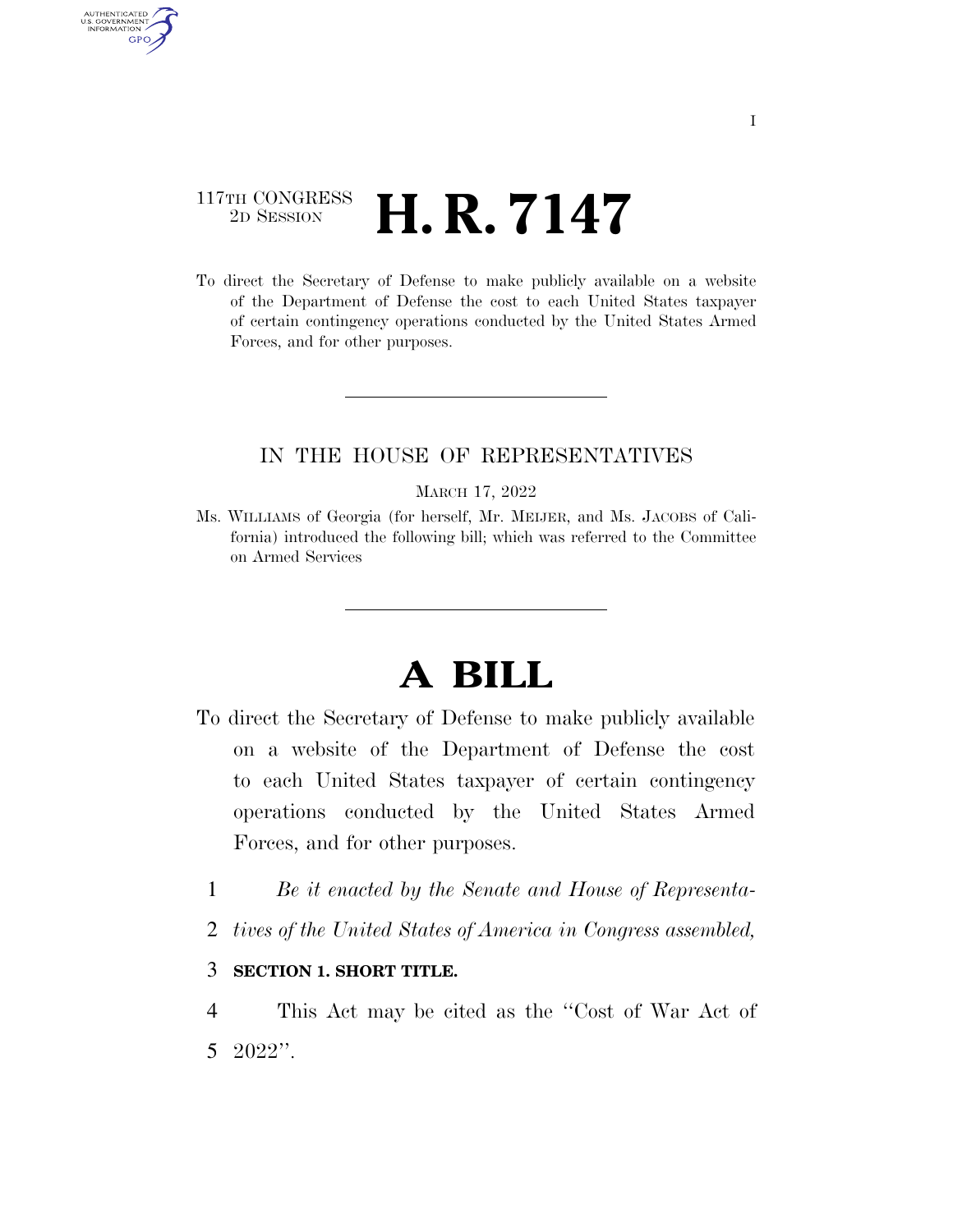| 1              | SEC. 2. PUBLIC AVAILABILITY OF COST OF CERTAIN MILI-    |
|----------------|---------------------------------------------------------|
| $\overline{2}$ | TARY OPERATIONS TO EACH UNITED STATES                   |
| 3              | <b>TAXPAYER.</b>                                        |
| $\overline{4}$ | Section 1090 of the National Defense Authorization      |
| 5              | Act for Fiscal Year 2017 (Public Law 114–328) is amend- |
| 6              | $ed$ —                                                  |
| 7              | $(1)$ by inserting "(a) PUBLICATION OF INFOR-           |
| 8              | MATION.—" before "The Secretary of Defense";            |
| 9              | (2) by striking "of each of the wars in Afghani-        |
| 10             | stan, Iraq, and Syria." and inserting "of any over-     |
| 11             | seas contingency operation conducted by the United      |
| 12             | States Armed Forces on or after September 18,           |
| 13             | $2001$ ."; and                                          |
| 14             | (3) by adding at the end the following new sub-         |
| 15             | sections:                                               |
| 16             | "(b) DISPLAY OF INFORMATION.—The information            |
| 17             | required to be posted under subsection (a) shall—       |
| 18             | $(1)$ be posted directly on the website of the          |
| 19             | Department of Defense, in an accessible and clear       |
| 20             | format;                                                 |
| 21             | $(2)$ include corresponding documentation as            |
| 22             | links or attachments; and                               |
| 23             | $\lq(3)$ include, for each overseas contingency op-     |
| 24             | eration—                                                |
| 25             | "(A) both the total cost to each taxpayer,              |
| 26             | and the cost to each taxpayer for each fiscal           |